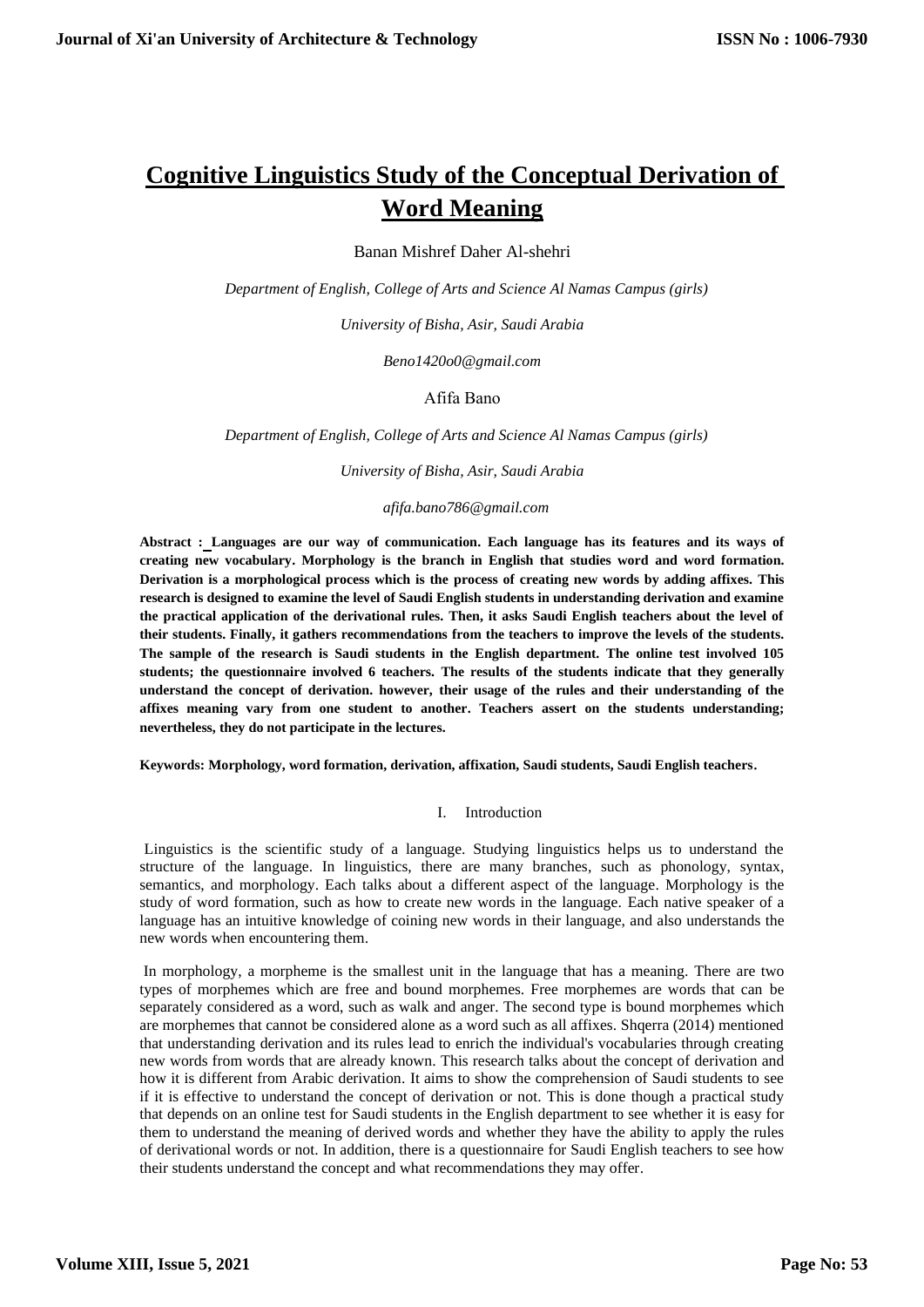#### II. The Concept of Derivation

There are many different ways to create new words in morphology, the most common of which are: derivation, compounding, and conversion. In derivation, we create new words from old ones, and this is called lexeme formation. Lieber (2009) explained the ways in which lexeme formation can create new words. First, it can add new meaning to the word. For example, it can create a negative meaning from the word wise by adding un-. Both wise and unwise are adjectives. The word write is changed to indicate the repetition of the action by adding re-. Both write and rewrite are verbs. Second, it can change the category; for instance, the verb entertain can be changed to a noun which is entertainment by adding -ment. The third way includes both category changing and adding meaning. The verb understand can be changed into an adjective which is understandable. It is not a verb now, but rather it expresses the ability to be understood. New words that are created by adding affixes are called derived words and the process itself is called derivation. In English, affixes have two types. The first type is called prefixes which come at the beginning of the word such as, re-, pre-, ex-, mis-, co-, and un-. The second type is called suffixes which come at the end of the word such as -ness, -ful, -less, -ish, -ly, ment. Natalia & Wulandari (2017) mentioned that there is a third type which is used in colloquial spoken English as a marginal process to emphasize a word. For instance, in American English, frigging, fucking, or goddam are used in the middle of the base, such as abso-funckin-lutely while in British English bloody is used, such as fan-bloody-tastic. However, English does not have any productive processes of infixation.

 Affixation is an important part in derivation. Affixes have different meanings. Some affixes do not add an extra meaning to the word; for instance, -ation, -ment, -ness, -ity, and -al. They only change the category. According to Lieber (2009), these types of affixes are called transpositional affixes while there are some affixes that have semantic meaning. There are various types of them. For instance, negative, privative, personal, prepositional, relational, evaluative, and quantitative affixes. Lieber (2009) showed some affixes and their meanings in the following table.

| affix  | <b>Meaning</b>                    | example   |
|--------|-----------------------------------|-----------|
| -less  | Without                           | careless  |
| -er    | doer of action                    | teacher   |
| de-    | removing or causing to be without | debug     |
| out-   | Space                             | outhouse  |
| -let   | smaller version                   | piglet    |
| mega-  | bigger version                    | megalith  |
| multi- | Amount                            | multipack |
| -ful   | Amount                            | handful   |

According to Natalia & Wulandari (2017), the following table shows the most common affixes in English that add extra meanings.

| affix               | <b>Meaning</b> | example                                |
|---------------------|----------------|----------------------------------------|
| re-                 | again, back    | rewrite, return                        |
| un-                 | not, opposite  | unwise, unlike                         |
| $in-, im-, ir-, i-$ | not, into      | incorrect, immoral, irregular, illegal |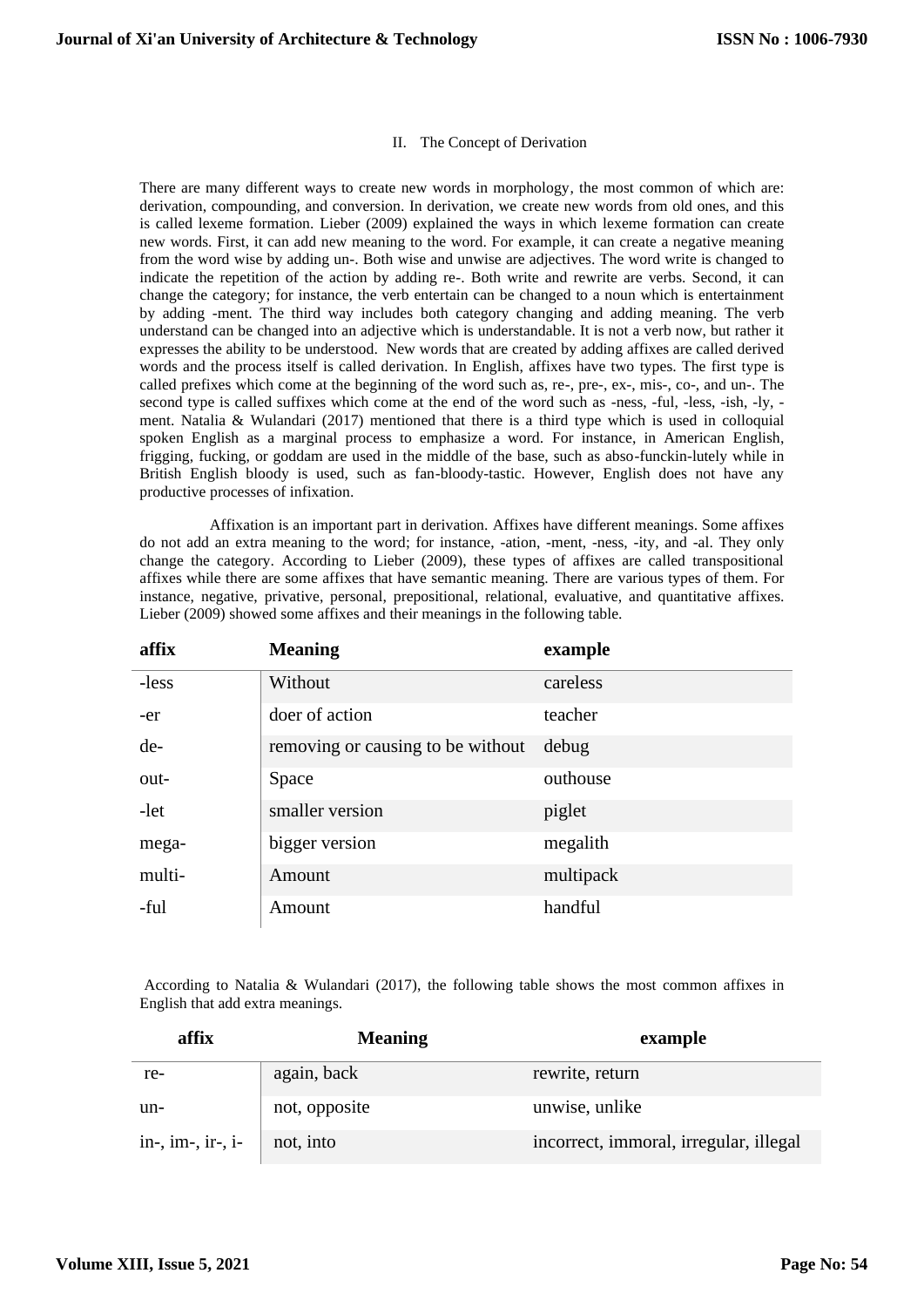| non-      | not                        | non-fiction          |
|-----------|----------------------------|----------------------|
| de-, dis- | not, opposite of           | dislike, depose      |
| dis-      | not, away, apart, negative | discomfort, distrust |
| en-, em-  | cause to                   | enjoy, embrace       |
| over-     | too much                   | overfill             |
| Under-    | too little, not enough     | underage, underrate  |
| mis-      | wrongly                    | misunderstand        |
| semi-     | Half                       | semicircular         |
| pre-      | before                     | preplan              |
| fore-     | before                     | foreshadow           |
| inter-    | between, among             | internet             |
| mid-      | middle                     | midnight             |
| sub-      | Under                      | subtitle             |
| super-    | above                      | supernatural         |
| trans-    | across, move between       | transport            |
| anti-     | Against                    | antibiotics          |

On the other hand, Igaab & Kareem (2018) asserted that the phonological, sematic, and syntactic features of the word must be considered before adding the affixes. Lieber (2009) showed the rules of word formation in affixation. For instance, the prefix un- is added to adjectives and verbs not to nouns. If it is added to an adjective, it creates a negative meaning of that adjective; it means 'not'. The negative form of the adjective active is unactive. If it is added to a verb, it means the opposite of that verb; it means the reverse of the action. The opposite form of the verb close is unclose. It is unacceptable to add it to nouns. Another example is the suffix -ness which is added only to adjectives to create noun meaning from the adjective. The noun darkness is derived from the adjective dark. It is ill-formed when adding -ness to verbs or nouns. The final example are the suffixes -ify and -ize. Both are added to nouns or adjectives to create verb meaning; it means doing or making that action. For instance, the verbs hospitalize and romanticize are derived from a noun and an adjective; and the verbs objectify and purify are derived from a noun and an adjective. In the progress of the research, the Saudi students' comprehension of these rules will be analyzed.

# III. Research Questions

This research is designed to analyze these questions:

- 1. Do Saudi students comprehend the concept of derivation?
- 2. Can Saudi students use affixes correctly according to the rules?
- 3. Is it easy to understand the meaning of affixes among Saudi Students?
- 4. Does derivation help the students to enrich their vocabularies?
- 5. What is the English Saudi teachers' evaluation of their students' comprehension?
- 6. What is the English Saudi teachers' advice to the students in this field?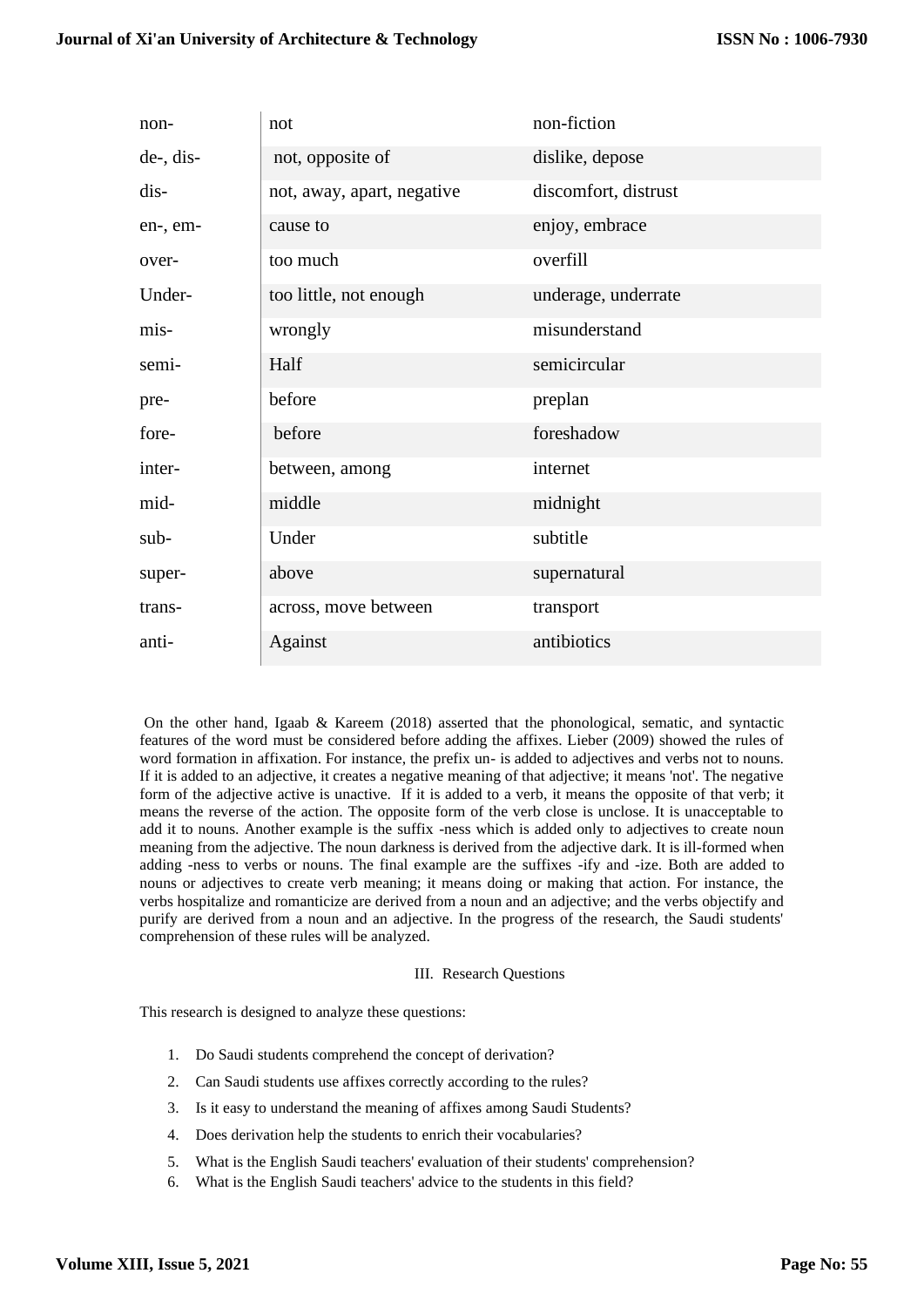### IV. Literature review

The research not only focuses on students, but also their teachers. In a recent research, Ali (2020) asserted on the importance for teachers to consider that learning new words is not an easy process; therefore, foreign language students must be aware of using various strategies to know the meaning of new words. Nevertheless, the focus of the teachers must be on training students to be familiar with the vocabulary learning strategies and training them to be able to use these strategies. When they learn how to use these strategies subtly, they will be confident to use more strategies in learning new words, and that will give them the chance to choose which strategy is must be used. On the other hand, giving the students lists of words to memorize them is not a successful way of learning.

Each language has some rules in derived new words. There are some similarities and differences between Arabic and English language. Igaab & Kareem (2018) assumed at the beginning that English and Arabic have words created by adding more than one affix. In affixation, there are many differences between the two languages which are more than the similarities. In Arabic, affixation is also a way of forming new words with or without changing the grammatical categories. For instance, the prefix 'm' is used in referring to the noun of place, such as the word "maktab" which means office; it is formed from the verb "kataba" that means he wrote. Arabic has three types of affixes which are prefixes, suffixes, and infixes. Infixes are affixes that are added in the middle of the base. Arabic does not have a clear limitation on adding the derivational affixes as in English. As a result of this study, Igaab & Kareem (2018) concluded that, in both languages, Prefixes and suffixes are common. In contrast to English, infixes are common in Arabic. In English, affixation is only applied by adding affixes to the base of the word; however, in Arabic, it is not applied only by adding affixes, but also by replacing, deleting, and internal change in the base. English affixes are divided into types; however, Arabic depends on what is called al-wazn in the affixes.

Another related study about the morphological awareness for Saudi English students Published in 2017. Shoeibi (2017) revealed that the morphological awareness gives the learners the ability to use their explicit knowledge of both target and source language to recognize and manage derivational forms. As a result of this study, Shoeibi (2017) concluded that students get better results in both analyzing and synthesizing the inflectional affixes than they did with the derivational affixes. In addition. students are unable to recognize the morphological structure of complicated words.

Another study which was made on Saudi students was done by Masrai in 2016. The participants were high school students unlike this research which is for English department students. Masrai (2016) concluded that native Arabic students experience more difficulties in finding base words from irregularly derived forms. It shows that whether the base words are regular or irregular, students are better in presenting base words from inflected forms than derived. They also have difficulties in organizing both regular and irregular derivational morphology.

#### V. Research Objective

The principal objectives of this research are to

- 1- Examine the level of Saudi English students in understanding derivation.
- 2- Examine the practical application of the derivational rules.
- 3- Ask Saudi English teachers about the level of their students.
- 4- Collect the advice of the teachers to improve the levels of the students.

# VI. Methodology

 This research provides two studies. The first one is an online test for 105 Saudi students who study in English department in Saudi universities. It is online because the research is done in quarantine during the time of Covid-19, so it cannot be in the university. The choice of English students is based on the language they are studying which is the core of this study. There are many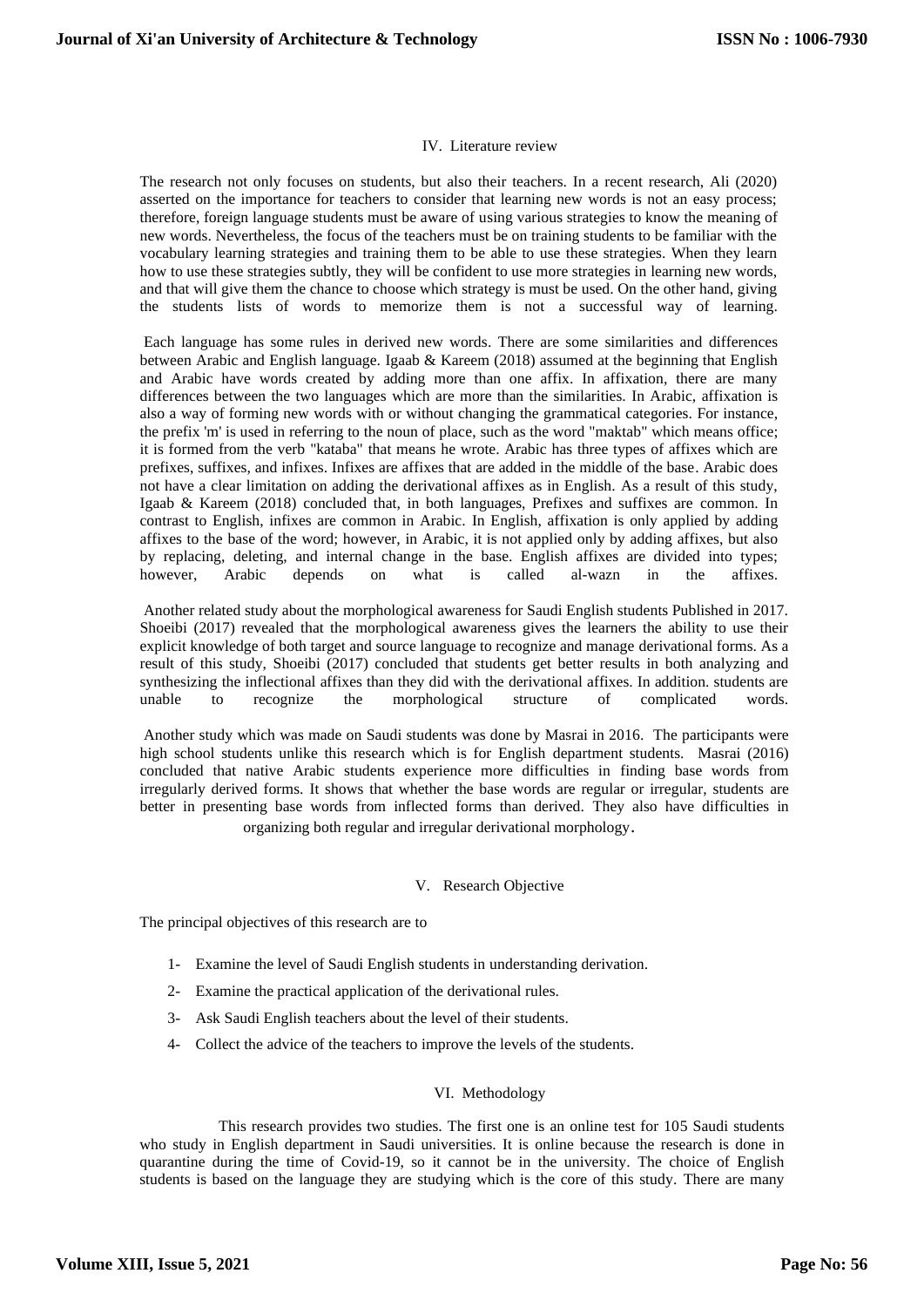questions that will reveal their comprehension of derivation. As an English student, there are some complicated words to see if they understand the rules or if they are only familiar with the common derived words. The other study is a questionnaire for 6 Saudi teachers in the same universities. Involving the teachers in the study can help to know more about the level of the students, and to indicate their advice for the English students.

# **VII. Research instruments**

 The research depends on two instruments. The first one is multiple questions that are related to derivation; they reveal the understanding of the concept and its rules. The second one is a questionnaire for their teachers to make sure about their level and to collect their advice for the students.

# VIII. Results

Analysis of students' test : The test has 10 questions that have been chosen to answer the questions of this research. The first two questions are chosen to reveal whether the concept of derivation is known among Saudi students or not. Then, the following four questions reveal the ability of Saudi students in using affixes correctly according to the rules. Next, the following three questions show whether Saudi students understand the meaning of affixes or not. At the end of the test, there is a different question for the students. It is designed as a direct question to give them the chance to evaluate themselves whether derivation help them to improve their English language or not.



The first question directly shows the general understanding of the concept of derivation. 79% of Saudi students chose morphology; therefore, this question is correctly answer among students. Generally, they understand the meaning of derivation. Only 3.8% of them choose semantics and 17.1% choose syntax.



The second question immediately asserts on the comprehension of the concept of derivation. 78.1% of Saudi students choose adding affixes, so choosing affixes asserts on their understanding of the main part. Only 13.3% of them choose compounding and 8.6% choose clipping the word. Both are processes of creating new words.

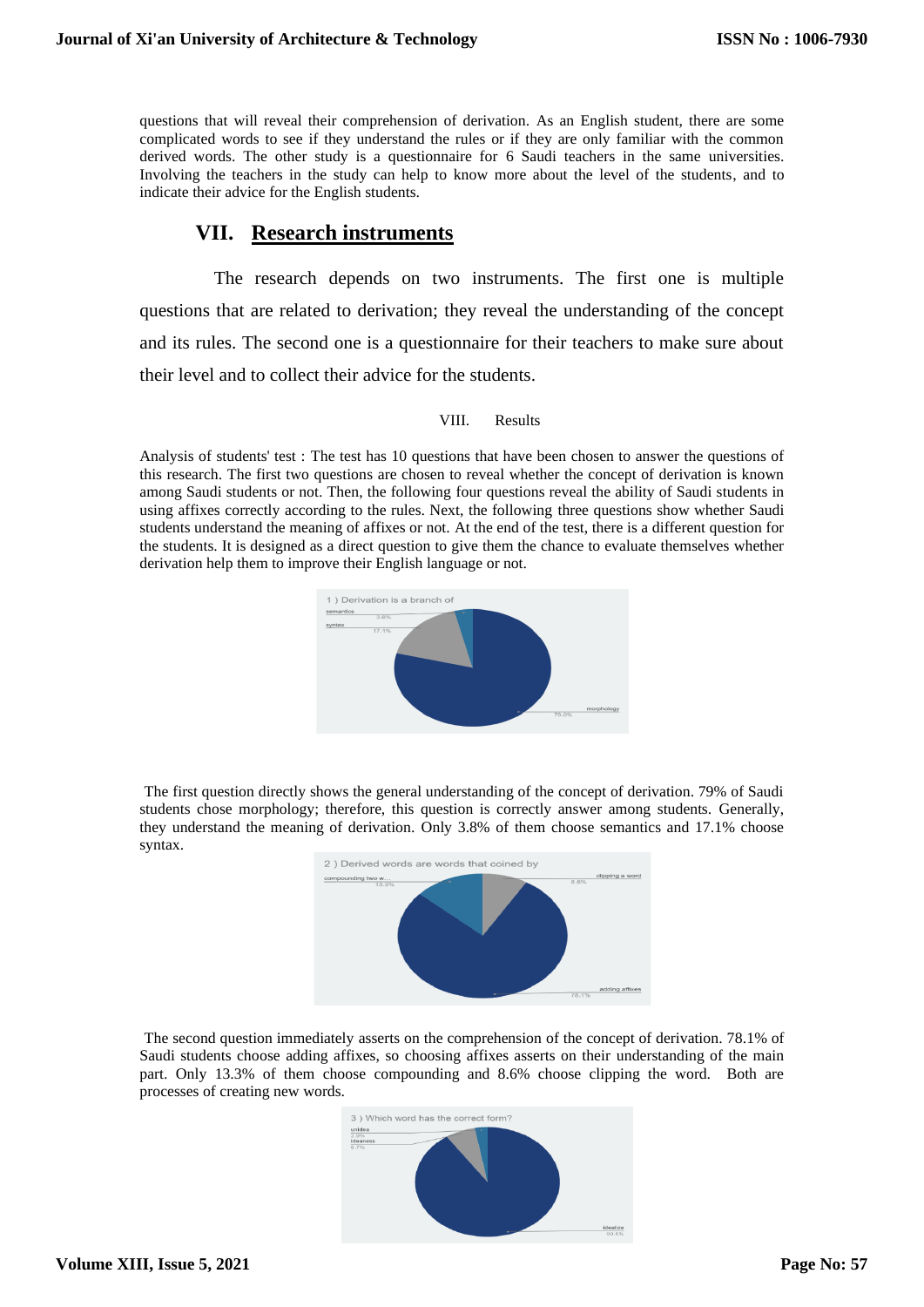The third question is started to reveal the ability of Saudi students in using affixes correctly according to the rules. The question is about the correct form. There are three words; the first one is unidea which is ungrammatical because of un-. The prefix un- is attached to adjectives and verbs, but it is not acceptable to add it to nouns. The second word is ideaness which is also ungrammatical because the suffix -ness is added only to adjectives to create noun meaning from the adjective. The third word which is correct is idealize. The suffixes -ize is attached to nouns or adjectives to create verb meaning. 90.5% of the students choose the correct answer, so they understand the simple and common words.



The fourth question is continued to show the ability of Saudi students in using affixes correctly according to the rules. The question is also about the correct form. There are three words; the first one is classize which is a wrong word. The second word is classifyness which is also wrong because the suffix -ness is added only to adjectives to create noun meaning from that adjective. The third word which is correct is classify. The suffixes -ify is attached to nouns or adjectives to create verb meaning. Students understand the simple and common words as the word idealize and classify. 87.6% of the students choose the correct answer of this question.



The question number five is the last question that is about the rules of adding affixes. It is more depending on understanding the language rather than common words because all of them are verbs and all are attached to the prefix re. the first and the second words are weird as Lieber (2009) mentioned. It is not acceptable to say relove or rewiggle. The word reheat is the only correct one. In this question the rate of the correct answer is lowered. In the first two common words, the rate is 90.5% and 87.6% while here it is 82.9%. It is still more than 50%, but they are better in the simple words that do not depend on the meaning itself.



 Question six is different because it is more advanced than the previous questions. It depends on knowing more affixes and getting the base out from a complex word. The word anticompetitively has three affixes which are anti-, -tive, and -ly. The base is compete. The rate of the correct answer is decreased to 67.6% while there are 31.4% choose two affixes which is wrong.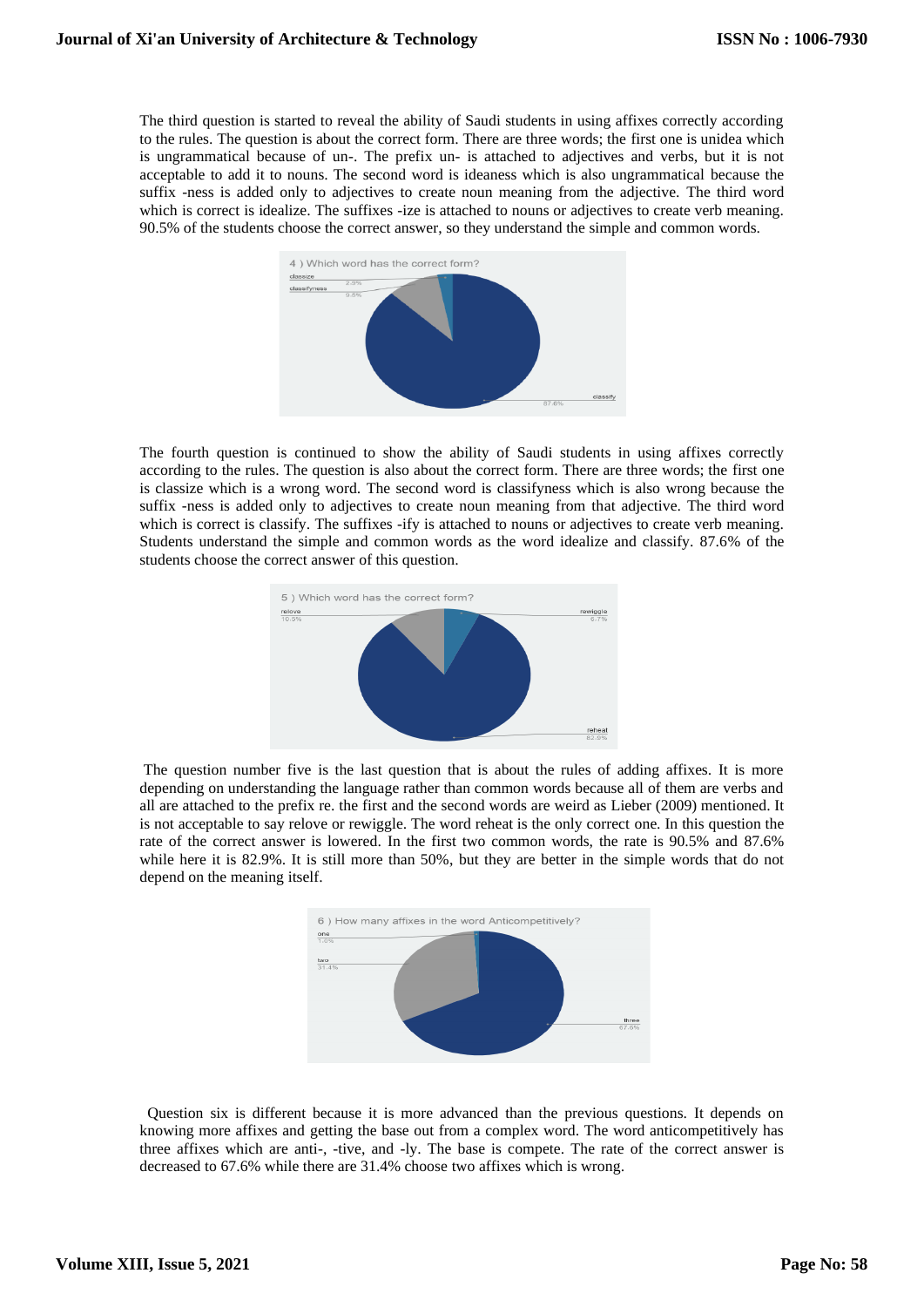# **Journal of Xi'an University of Architecture & Technology**

# **ISSN No : 1006-7930**



Then, the next three questions show whether it is easy to understand the meaning of affixes among Saudi Students or not. The first one which is the most common is the affix pre-. Almost all the Saudi students answer this question correctly. The meaning of the prefix pre- is before and 96.2% of them know that. The second one is more advanced than the first one which is -ary. Only 70.5% of them choose the correct answer which is resembling while the others choose quality and agent, and they present 29.5%. The last one is multi- which means many. The rate of the correct answers in this question is too low. Only 15.4% of the Saudi students choose the correct answer while more than the 80% choose wrong answers. This means that their understanding of the meaning of affixes is so varied.



The last question is a direct question that is determined whether derivation helps the students to enrich their vocabularies or not. 73.3% of the students choose yes. 7.6% choose no and 19% choose neutral. Therefore, learning derivation helps the majority of the students to improve their vocabularies.

Analysis of teachers' questionnaire : The questionnaire has five direct questions for Saudi English teachers in universities. The sample is 6 teachers who teach linguistics. The choice of the teachers is to assert on the comprehension of the students and to ask them about their advice because they have a huge experience in teaching linguistics.



Do students participate in coining new words, especially in derivation?

Do students understand the meaning of derived words?

rarely participate in coining derivational words; yet they understand the meaning of the derived words. Therefore, teachers assert on the understanding of the meaning of derived words among Saudi students.

The next two questions are about using the rules of affixation correctly and about whether derivation helps students to enrich their vocabularies or not. All the teachers choose yes, so it indicates that all teachers assert on that students use the rules correctly and that helps them to improve their language.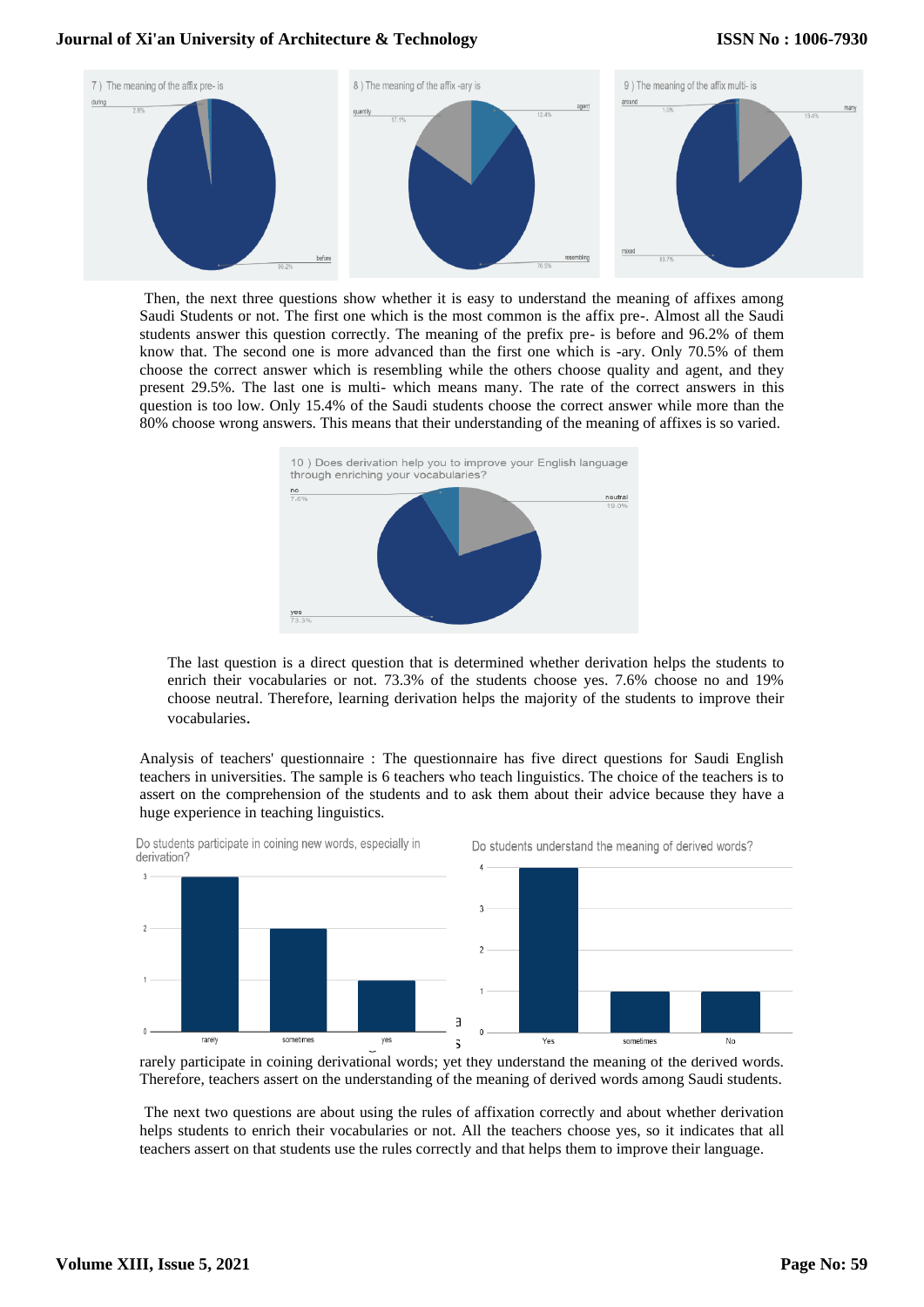The last question is an open question; it is about the advice of the teachers that will be shown in the conclusion of the research.

### IX. Conclusion and Discussion

The research is about a branch of linguistics which is morphology. It discusses one way of creating new words that is derivation. There are many ways of creating new words and derivation is one of the common ways. The process of adding affixes on a base is called derivation. The paper also shows a brief information about the difference between Arabic and English derivation because the research's sample is Arabic Saudi students who study in the English department. The research is designed to answer fives questions. Each will discuss separately depending on the test of the students and the questionnaire of the teachers. First, do Saudi students understand the concept of derivation? The majority of the students understand the main idea about derivation as its field and the process of creating derived words. Specifically, can Saudi students use affixes correctly according to the rules? In the common words, almost all Saudi students use the rules correctly, such as the affix -ize in idealize; and the affix -ify in classify. The percentage of the correct answers are decreased when the test is provided more complex words; for instance, the words that depend on the understanding of the meaning rather than the rules itself. The prefix re- is added to reheat while it is not acceptable to add it to relove or rewiggle. Around 80% of the students get the answer. Then, the more advanced question about the rules in the test is the affixes in the word anticompetitively. Around 65% of the students answer correctly. Therefore, Saudi student's comprehension of derivation is great in general, but they are better in the common words that depends more on the rules not the meaning. Next, is it easy to understand the meaning of affixes among Saudi Students? Similarly, almost all the students answer correct in the common affix which is pre-. Then, the second more advanced affix which is -ary, around 70% of the students choose the correct answer. The last affix is multi- and the percentage of the correct answer in this question is too decreased. Only 15% of the Saudi student choose the correct answer while more than the 80% choose wrong answers. This means that their understanding of the meaning of affixes is so varied and it depends on the common words and affixes that is used frequently. Therefore, the result is not fixed. In general, they understand the meaning of derivation and how to use them, however, their understanding is varied from one word to the other. For that reason, it is better for students to read and discover more new words and understand their meanings since around 70% of them assert that derivation helps them to enrich their vocabularies.

Finally, the last objects of the research are to show the teachers evaluation of their students and collect their advice to help the students. Teachers assert on the understanding of the meaning of derived words among Saudi students and their results are indicate that students use the rules correctly and that helps them to improve their language, but they are rarely participate in the lectures. In addition, these are the advices that are submitted.

- 1. Search more about derivation and the meaning of the words.
- 2. Practicing as much as possible to learn how to write the affixes of the words.
- 3. All of them must know the correct ways of derivation and attempt to create new words that can help to improve their vocabulary and learn something new.
- 4. They should learn the rules of derivational word and use it correctly, and if they learn new word, they should write it in note and try using the word every day.
- 5. use memory techniques, create a learning environment, put the words in context, learn from real-life situations, and take it to the next level.

#### REFERENCES:

Ali, M. A. (2020). Investigation of vocabulary learning strategies to identify word meanings for Saudi EFL students in reading context. *Arab World English Journal*, 11(3), 149-169.

Igaab, Z., & Kareem, I. (2018). Affixation in English and Arabic: A contrastive study. *English Language and Literature Studies*, 8(1), 92-103.

Lieber, R. (2009). *Introducing Morphology*. UK, Cambridge university press.